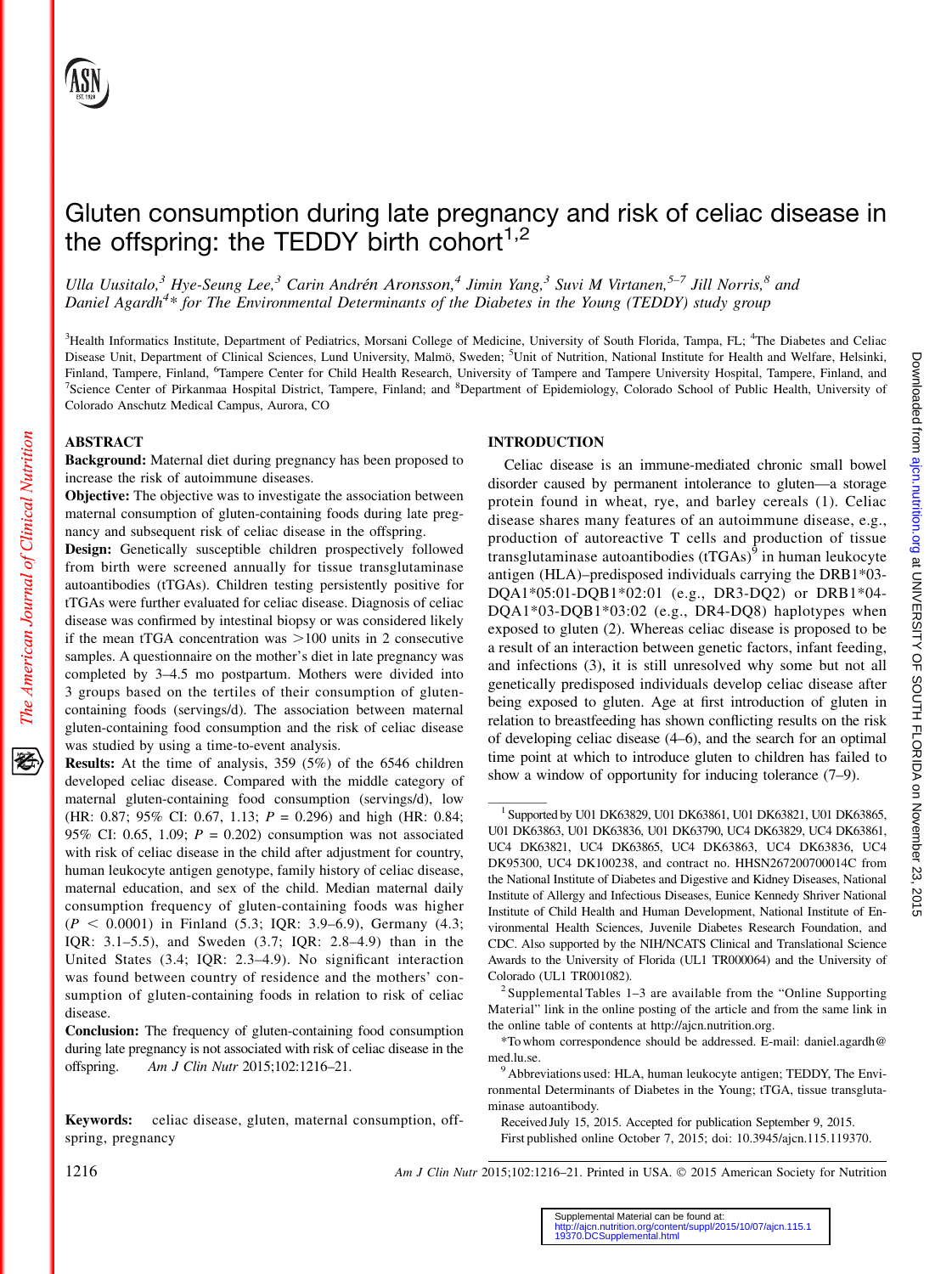Screening of newborns in TEDDY study  $(N=424.688)$ 

> **Assessed for HLA eligibility**  $(N=21,589)$

The immune system of the fetus is already being developed during pregnancy to distinguish between exposures of self from non-self-antigens. The newborn is being prepared for colonization by the mother's fecal microbiota at birth under protection of transplacental maternal IgG and in addition by secretory IgA and lactoferrin, which are received postpartum from breast milk (10). The infant will then gradually increase its production of IgG antibodies to reach full levels by 3 y of age (11). It has also been shown that there is an imbalance between T cell–mediated cytokines during pregnancy in mothers giving birth to children developing celiac disease by 3 y of age, which indicates that perinatal events may be important for autoimmunity in the offspring (12). Moreover, it has been suggested that maternal diet during pregnancy may affect the risk of islet autoimmunity during childhood (13–15). There is thus a possibility that maternal antibodies to antigens, such as gluten, might be the first innate immunity transferred already during pregnancy to the unborn child. However, it is not known whether maternal glutencontaining food consumption during pregnancy is related to an increased risk of celiac disease in the offspring.

The TEDDY (The Environmental Determinants of the Diabetes in the Young) study is an international multicenter observational study that is prospectively following children from birth until the age of 15 y in the search of environmental factors involved in both type 1 diabetes (16) and in celiac disease (17). Environmental triggers during pregnancy and early diet, such as duration of breastfeeding and timing of introduction of various complementary foods, are closely monitored. The aim of the current study was to examine the association between maternal intake of gluten-containing foods during pregnancy and the risk of celiac disease in genetically at-risk children. We hypothesized that the risk of celiac disease could be associated with maternal exposure to gluten during the prenatal period.

# METHODS

The American Journal of Clinical Nutrition

经

# Study population

The TEDDY study is approved by local Ethical Institutional Review Boards and is monitored by an External Advisory Board formed by the NIH. It involves 6 clinical research centers located in Colorado, Georgia, and Washington in the United States and in Finland, Germany, and Sweden, all of which follow the same study protocol. The protocol includes scheduled visits every third month until the age of 4 y and every sixth month thereafter (18). Between September 2004 and February 2010, 424,788 newborns were screened, and 21,589 infants fulfilled the inclusion criteria based on HLA genotyping (Supplemental Table 1). A total of 8676 children were enrolled in the follow-up study (Figure 1). Of this total, 1964 children had not been tested for tTGAs at the time of analysis, 40 children were HLA ineligible, 120 mothers were consuming a gluten-free diet, and another 6 mothers had reported unrealistic cereal consumption in the food-frequency questionnaire (described below) and were thus excluded from the final sample, which left a total of 6546 children for this study (Table 1).

## Screening for celiac disease

Annual screening for celiac disease with tTGAs starts at 2 y of age, as previously described (19). Children who tested positive



for tTGAs at 2 y had their previous serum samples analyzed to find the timing of seroconversion. Children who were tTGA positive in 2 consecutive samples were defined as having celiac disease autoimmunity. All children with celiac disease autoimmunity were recommended to seek consultation with a pediatric gastroenterologist at the local hospital for further evaluation of celiac disease. To diagnose celiac disease, it was recommended that  $\geq 6$  biopsy specimens be collected from different parts of the duodenum, including the bulb. All histological specimens were scored by the local pathologist according to the Marsh classification, and having a Marsh score  $\geq 1$  was compliant with biopsy-proven celiac disease (20). Children who had no intestinal biopsy results but had a mean tTGA concentration of  $>100$  units in 2 consecutive samples were also considered to have celiac disease for the purposes of this study (17).

#### Information on maternal characteristics

Information about basic demographic maternal characteristics was derived from the infant screening form. A questionnaire was mailed home to the mothers before the first clinic visit (3–4.5 mo postpartum). This questionnaire contained questions about illnesses, use of medications or dietary supplements, smoking and alcohol consumption, and maternal diet during the last month of pregnancy (in the United States and Sweden) or the eighth month of pregnancy (in Finland and Germany). Information about maternal education was obtained at the 9-mo clinic visit.

#### Questionnaires on maternal gluten intake

Information on maternal dietary consumption during the eighth or ninth month of pregnancy (depending on country) was collected by using a food-frequency questionnaire (Supplemental Table 2). The mother was asked to report how often she ate foods such as cereals, porridge, pastas, and/or bakery products, including all type of breads, sweet and savory pastries, pizza, cookies, and crackers. One portion of each type of food was described in the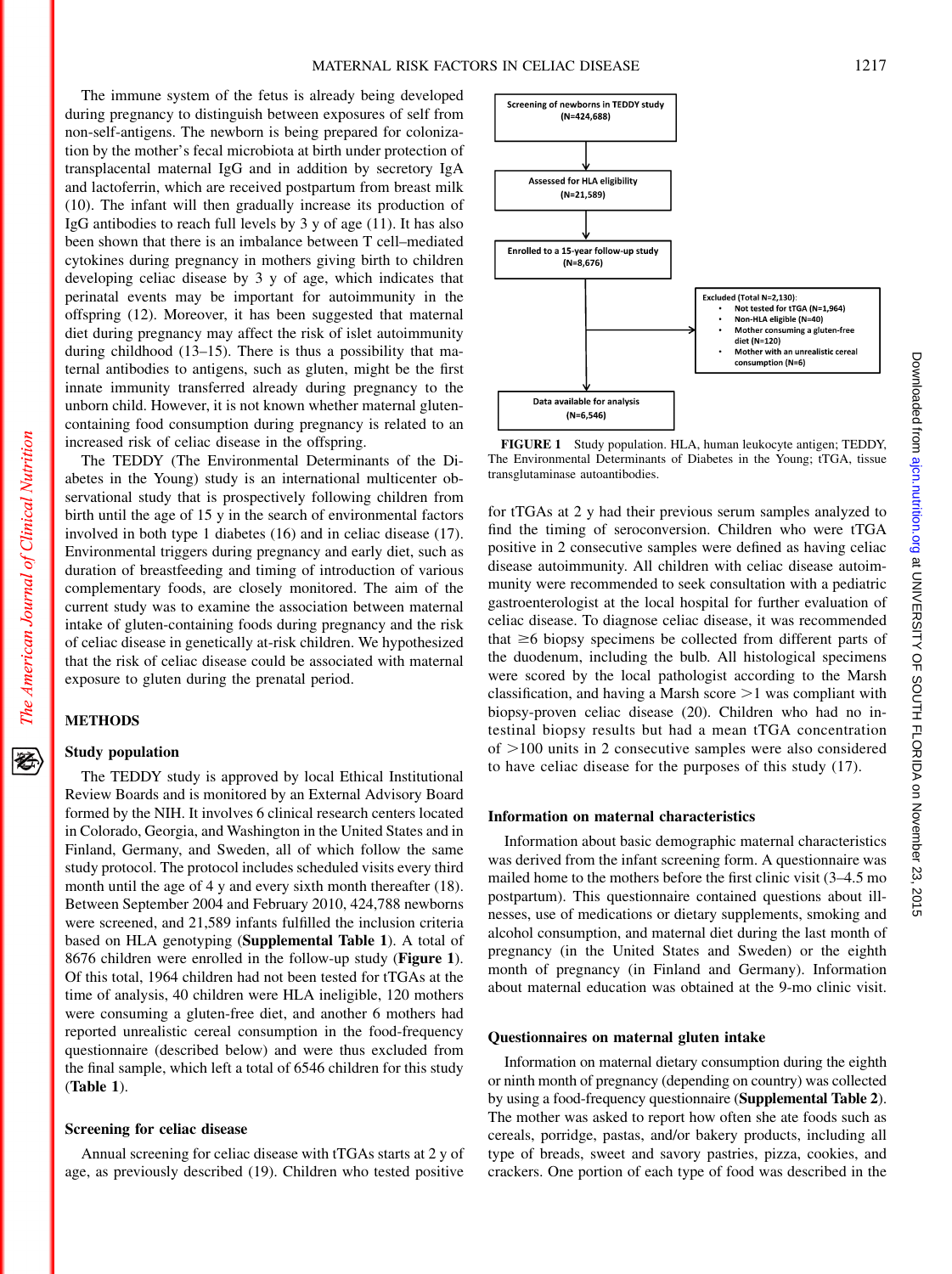# TABLE 1

Characteristics of children participating in TEDDY<sup>1</sup>

| Child characteristic    | $n(\%)$   |
|-------------------------|-----------|
| Total                   | 6546      |
| Birth year              |           |
| 2004-2005               | 1088 (17) |
| 2006                    | 1135 (17) |
| 2007                    | 1396 (21) |
| 2008                    | 1332 (20) |
| 2009-2010               | 1595 (25) |
| Male sex                | 3352 (51) |
| FDR with celiac disease | 164(3)    |
| HLA genotype            |           |
| DR3/3                   | 1339 (21) |
| DR3/4                   | 2578 (39) |
| Others                  | 2629 (40) |
| Country                 |           |
| <b>United States</b>    | 2610 (40) |
| Finland                 | 1488 (23) |
| Germany                 | 399(6)    |
| Sweden                  | 2049 (31) |

<sup>1</sup>FDR, first-degree relative; HLA, human leukocyte antigen; TEDDY, The Environmental Determinants of Diabetes in the Young.

questionnaire to help the mother to estimate the consumption frequency per portion; examples of portion sizes are as follows: 1 slice of bread, 2 cookies, and 1 bowl of oatmeal. Consumption frequencies of nongluten-containing foods (i.e., those containing oats, rice, and corn) were asked about separately from the consumption frequencies of foods containing wheat, barley, and rye. All of the gluten-containing food intakes were converted into daily consumption frequencies. Therefore, daily consumption frequencies were used as such, but weekly frequencies were divided by 7 and monthly by 30. Daily consumption frequencies of bread, cookies, savory pastries, sweet pastries, pizza, pasta, and breakfast cereals were summed as mean daily maternal gluten-containing food consumption.

# Statistical methods

Fisher's exact test examined the differences in maternal characteristics between countries. Wilcoxon's rank-sum test was used to compare the maternal gluten intake between European countries and the United States. A Cox proportional hazard regression model was used to examine the association between the risk of celiac disease and the maternal gluten consumption frequency during pregnancy. Mothers were divided into 3 equally sized groups based on the tertiles of consumption: low, middle, and high (reference = middle). The time to developing celiac disease autoimmunity was defined as age when the first tTGA-positive blood sample was drawn, and the right-censored time was the age at which the last blood sample was collected for testing of tTGAs. The time to diagnosis of celiac disease was the age of intestinal biopsy, and the right-censored time was the age of the last TEDDY clinic visit at which the participant was confirmed to be free of celiac disease. In children considered to have celiac disease based on high tTGA concentrations, the time of diagnosis was defined as the age at which the first tTGApositive blood sample was drawn. P values  $\leq 0.05$  were considered to be statistically significant. No multiple testing correction





adjustment was considered. All analyses were performed by using SAS software (version 9.4; SAS Institute).

#### RESULTS

# Maternal consumption of gluten-containing products by country

The median daily maternal consumption frequency of glutencontaining foods (servings/d) during pregnancy was higher  $(P < 0.001)$  in Finland (5.3; IQR: 3.9–6.9), Germany (4.3; IQR: 3.1–5.5), and Sweden (3.7; IQR: 2.8–4.9) than in the United States (3.35; IQR: 2.28–4.89). The proportions of mothers consuming gluten-containing foods according to tertiles in TEDDY overall and by country are presented in Figure 2. Specified per food group, bread was the most consumed gluten-containing source. Finnish mothers had the highest daily bread consumption (Figure 3).

# Maternal characteristics in relation to the risk of celiac disease autoimmunity and celiac disease in the offspring

The maternal sociodemographic and lifestyle characteristics for TEDDY overall and by each of the participating countries are shown in Table 2. The German site had older mothers at delivery (median: 32; IQR: 29–35 y) on average, who more frequently reported smoking (16%) and alcohol use during pregnancy (51%) compared with mothers from the other countries ( $P < 0.001$ ). As previously reported (17), both celiac disease autoimmunity and celiac disease were associated with being female, having celiac disease in the family, having the HLA-DR3 genotype, and being of Swedish residency. After adjustment for all of these factors, mothers who were more educated were also more likely to give birth to a child who later developed celiac disease autoimmunity (HR: 1.33; 95% CI: 1.11, 1.59;  $P = 0.002$ ) or celiac disease (HR: 1.36; 95% CI: 1.01, 1.81;  $P = 0.04$ ) (Table 3).

# Maternal gluten consumption in relation to known risk factors associated with celiac disease autoimmunity and celiac disease in the offspring

At the time of the study, 1015 of the 6546 (16%) children screened for tTGA had developed celiac disease autoimmunity, and celiac disease was later diagnosed in 359 (5%) of those 6546 children: 345 had biopsy-proven celiac disease and 14 had celiac disease diagnosed based on a mean tTGA concentration .100 units. After adjustment for the child's sex, family history of

经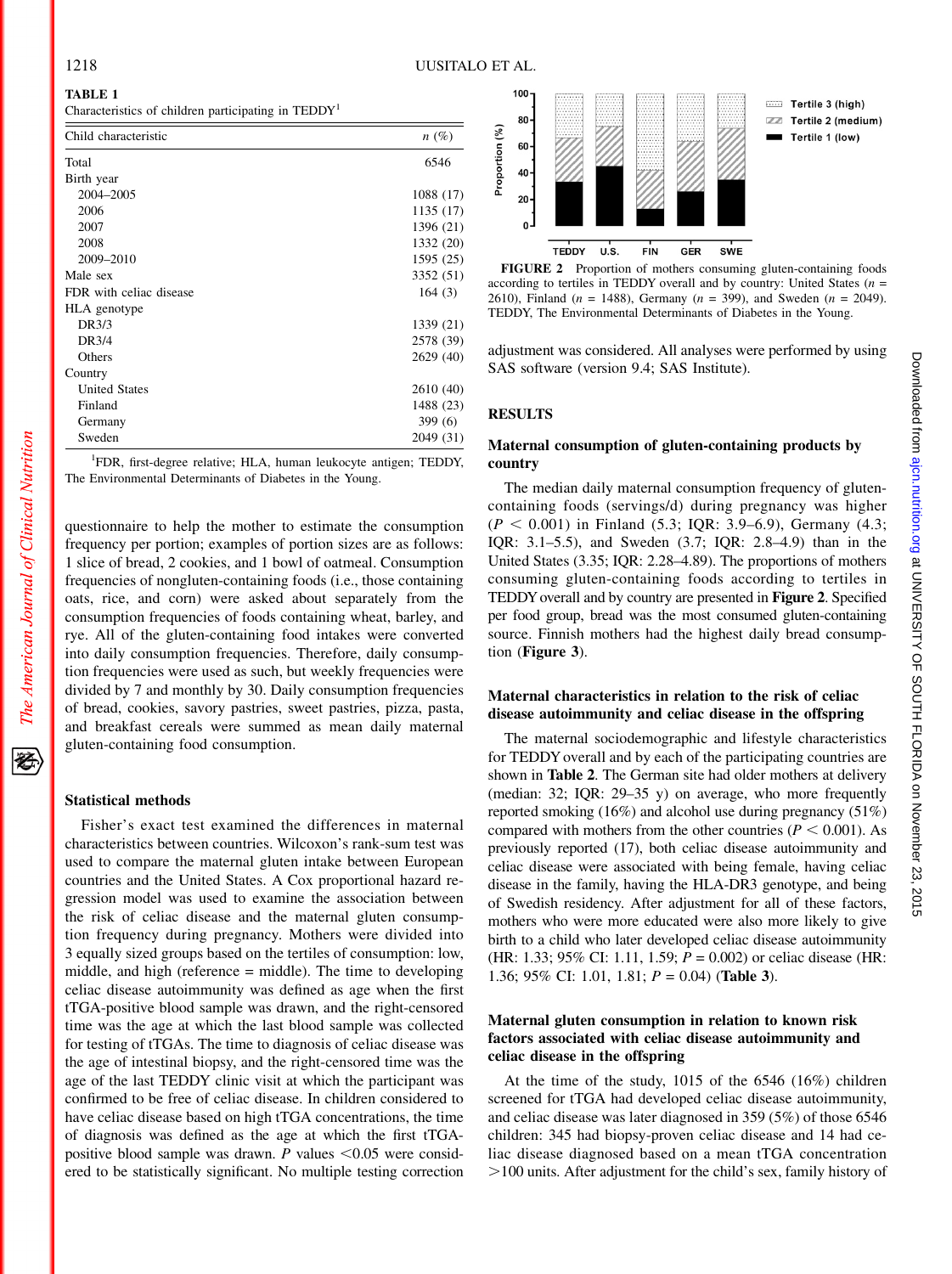

FIGURE 3 Proportion of daily maternal intake of specified glutencontaining foods in TEDDY overall and by country: United States ( $n = 2610$ ), Finland ( $n = 1488$ ), Germany ( $n = 399$ ), and Sweden ( $n = 2049$ ). TEDDY, The Environmental Determinants of Diabetes in the Young.

celiac disease, HLA genotype, country, and mother's education, maternal consumption frequency of gluten-containing foods during late pregnancy was not associated with risk, neither for celiac disease autoimmunity nor for celiac disease in the offspring (Table 4). No significant interaction was found between country of residence and the consumption of gluten-containing foods in relation to celiac disease autoimmunity or for celiac disease. However, a significant interaction between maternal gluten consumption and maternal education was noted for celiac disease autoimmunity ( $P = 0.028$ ), but not for celiac disease ( $P = 0.357$ ). Compared to the middle category of consumption, a lower or higher consumption of gluten-containing foods in mothers with a high school education or less showed a trend of increasing the risk of celiac disease autoimmunity in the offspring [lower consumption (HR: 1.50; 95% CI: 0.95, 2.37; P = 0.08); higher consumption (HR: 1.55; 95% CI: 0.98, 2.46;  $P = 0.06$ )], whereas mothers with a higher education (more than high school) showed a trend of decreasing risk of autoimmunity in the offspring [lower consumption (HR: 0.84; 95% CI: 0.71, 1.00;  $P = 0.05$ ); higher consumption (HR: 0.86; 95% CI: 0.72, 1.01;  $P = 0.06$ )].

#### DISCUSSION

In this study, we hypothesized that the risk of celiac disease in the offspring could be associated with maternal exposure to gluten during the prenatal period. Although early-life events have been associated with risk of type 1 diabetes in epidemiologic studies (21, 22) and other prospective studies more specifically have indicated that the maternal diet may modulate the risk of  $\beta$ -cell autoimmunity in offspring (13–15, 23), no study has yet been able to conclude that maternal gluten consumption during pregnancy is related to the development of celiac disease in the child later in life. Apart from the fact that diet might have an immune-modulating effect, we found no indication that the risk of celiac disease during early childhood is influenced by how often mothers consume gluten-containing foods during pregnancy. Whereas we observed differences in the consumption frequencies of gluten-containing foods among pregnant women between the 4 different countries, we found no significant interaction between country and gluten-containing food consumption frequency on the risk of celiac disease. Our findings therefore do not support the avoidance of gluten-containing foods during pregnancy to modify the risk of celiac disease in offspring.

Another observation of unclear significance was the association between maternal sociodemographic and lifestyle characteristics and celiac disease in offspring. In the current study, mothers who were less educated were also less likely to give birth to children developing celiac disease. Previous studies have presented contradicting results. Wingren et al. (21) suggested that a low socioeconomic position was associated with an increased risk of celiac disease in males but not in females, whereas 2 other studies found that lower economic status could protect from celiac disease (24, 25). The results from the 2 latter studies (24, 25) agree with our finding if we regard lower educational level as a proxy for a low economic status. When we adjusted for known risk factors for celiac disease, there was still a weak interaction between maternal gluten consumption and maternal education for celiac disease autoimmunity but not for celiac disease, which suggests that this may be of minor importance for the disease pathogenesis.

#### TABLE 2

Maternal sociodemographic and lifestyle characteristics of mothers to children participating in TEDDY<sup>1</sup>

| Variable                                      | <b>TEDDY</b><br>$(n = 6546)$ | <b>United States</b><br>$(n = 2610)$ | Finland<br>$(n = 1488)$ | Germany<br>$(n = 399)$         | Sweden<br>$(n = 2049)$ |  |
|-----------------------------------------------|------------------------------|--------------------------------------|-------------------------|--------------------------------|------------------------|--|
| Age at delivery, y                            | 31 $(27-34)^2$               | $31(27-35)$                          | $30(27-33)$             | $32(29-35)$                    | $31(28-34)$            |  |
| Gluten consumption, servings/d                | $3.9(2.7-5.5)$               | $3.4(2.3-4.9)$                       |                         | $5.3(3.9-6.9)$ 4.3 $(3.1-5.5)$ | $3.7(2.8-4.9)$         |  |
| Education, $n$ (%)                            |                              |                                      |                         |                                |                        |  |
| $>$ High school                               | 5284 (81)                    | 2235(86)                             | 1350 (91)               | 342 (86)                       | 1357 (66)              |  |
| $\leq$ High school                            | 1134 (17)                    | 336(13)                              | 99 (7)                  | 37(9)                          | 662 (32)               |  |
| Missing                                       | 128(2)                       | 39(1)                                | 39(2)                   | 20(5)                          | 30(2)                  |  |
| Smoking during pregnancy, $n$ (%)             |                              |                                      |                         |                                |                        |  |
| Yes                                           | 712 (11)                     | 215(8)                               | 192(13)                 | 63 (16)                        | 242 (12)               |  |
| N <sub>0</sub>                                | 5828 (89)                    | 2389 (92)                            | 1296 (87)               | 336 (84)                       | 1807 (88)              |  |
| Missing                                       | 6 (< 1)                      | 6 (< 1)                              | 0                       | $\Omega$                       | $\Omega$               |  |
| Alcohol consumption during pregnancy, $n$ (%) |                              |                                      |                         |                                |                        |  |
| Yes                                           | 2290(35)                     | 1046(40)                             | 457 (31)                | 203(51)                        | 584 (29)               |  |
| N <sub>0</sub>                                | 4253(65)                     | 1561 (60)                            | 1031 (69)               | 196 (49)                       | 1465(71)               |  |
| Missing                                       | 3 (< 1)                      | 3 (< 1)                              | 0                       | $\Omega$                       | $\theta$               |  |

<sup>1</sup>TEDDY, The Environmental Determinants of Diabetes in the Young.

<sup>2</sup>Median; IQR in parentheses (all such values).

Downloaded tron aign using internal of Sulversity ACD and DONDR on November 23, 2015 and Downloaded from an Downloaded from an DONDR on November 23, 201

Downloaded from ajon.nutrition.org at UNIVERSITY OF SOUTH FLORIDA on November 23, 2015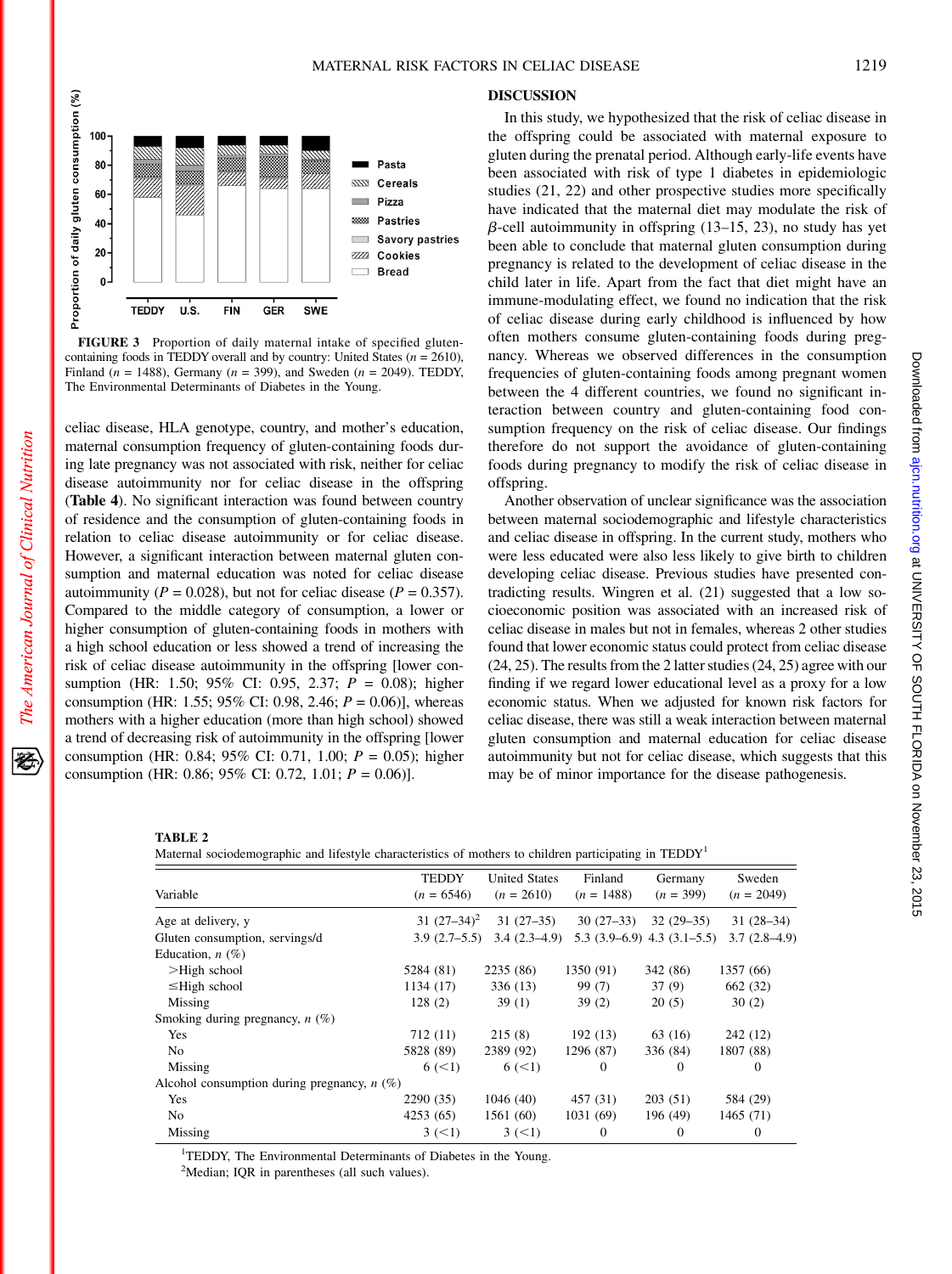#### TABLE 3

HRs and 95% CIs of celiac disease autoimmunity and celiac disease adjusted for child's sex, family history of celiac disease, HLA genotype, and country: Cox proportional hazard regression model<sup>1</sup>

| Risk factor                          | Celiac disease autoimmunity |         | Celiac disease   |         |
|--------------------------------------|-----------------------------|---------|------------------|---------|
|                                      | HR (95% CI)                 | P value | HR (95% CI)      | P value |
| Maternal age                         | 0.99(0.99, 1.01)            | 0.82    | 0.99(0.97, 1.02) | 0.59    |
| Education                            |                             |         |                  |         |
| $\leq$ High school                   | $1$ (ref)                   |         | $1$ (ref)        |         |
| $>$ High school                      | 1.33(1.11, 1.59)            | 0.002   | 1.36(1.01, 1.81) | 0.04    |
| Smoking during pregnancy             |                             |         |                  |         |
| N <sub>0</sub>                       | $1$ (ref)                   |         | $1$ (ref)        |         |
| Yes                                  | 0.85(0.68, 1.05)            | 0.12    | 1.05(0.74, 1.49) | 0.78    |
| Alcohol consumption during pregnancy |                             |         |                  |         |
| N <sub>o</sub>                       | $1$ (ref)                   |         | $1$ (ref)        |         |
| Yes                                  | 1.12(0.99, 1.28)            | 0.08    | 1.18(0.95, 1.47) | 0.14    |

<sup>1</sup>United States,  $n = 2610$ ; Finland,  $n = 1488$ ; Germany,  $n = 399$ ; Sweden,  $n = 2049$ . HLA, human leukocyte antigen; ref, reference.

Although there are some previous indications that perinatal risk factors may have an effect on the risk of celiac disease (21, 22, 26), many of these epidemiologic studies relied on retrospectively collected data or lacked information before the diagnosis of celiac disease. A major strength of this study was its study design. The data were gathered from one of the largest ongoing prospective birth cohorts to date, including study participants from 6 clinical centers spanning 4 different countries that followed the same study protocol during the same time period. The prospective nature of the study eliminated the possibility of recall bias, because the exposure data were collected before knowledge of outcome status. The study also had limitations. For example, the questionnaire used to collect data on food frequency was not validated and covered only the last month or trimester of pregnancy. It cannot be totally excluded that food intake during the last trimester of pregnancy may have been different from food intake during the first 2 trimesters and thus may have affected the development of the fetus's immune system differently. We also did not study maternal diet during lactation; thus, whether gluten peptides or maternal antibodies to gluten could have been transmitted to the child via breast milk was unknown. Furthermore, we did not take into account those

# TABLE 4

HRs and 95% CIs of celiac disease autoimmunity and celiac disease adjusted for child's sex, family history of celiac disease, HLA genotype, country, and maternal education: Cox proportional hazard regression<sup>1</sup>

| Risk factor                   | Celiac disease autoimmunity |                       |           | Celiac disease |                   |           |
|-------------------------------|-----------------------------|-----------------------|-----------|----------------|-------------------|-----------|
|                               | $n(\%)$                     | HR (95% CI)           | $P$ value | $n(\%)$        | HR (95% CI)       | $P$ value |
| <b>Sex</b>                    |                             |                       |           |                |                   |           |
| Male                          | 435(13)                     | $1$ (ref)             |           | 133(4)         | $1$ (ref)         |           |
| Female                        | 580 (18)                    | 1.59(1.40, 1.80)      | < 0.001   | 226(7)         | 2.02(1.63, 2.51)  | < 0.001   |
| Family history of CD          |                             |                       |           |                |                   |           |
| N <sub>0</sub>                | 946 (15)                    | $1$ (ref)             |           | 315(5)         | $1$ (ref)         |           |
| Yes                           | 69 (42)                     | $2.23$ $(1.73, 2.85)$ | < 0.001   | 44 (27)        | 3.50(2.53, 4.84)  | < 0.001   |
| HLA genotype                  |                             |                       |           |                |                   |           |
| Other                         | 194(7)                      | $1$ (ref)             |           | 58 (2)         | $1$ (ref)         |           |
| DR3/3                         | 435(32)                     | 5.49 (4.62, 6.53)     | < 0.001   | 184 (14)       | 6.40(4.73, 8.66)  | < 0.001   |
| DR3/4                         | 386 (15)                    | 2.10(1.76, 2.50)      | < 0.001   | 117(5)         | 1.98 (1.44, 2.73) | < 0.001   |
| Country                       |                             |                       |           |                |                   |           |
| <b>United States</b>          | 348 (13)                    | $1$ (ref)             |           | 105(4)         | $1$ (ref)         |           |
| Finland                       | 207(14)                     | 1.17(0.97, 1.40)      | 0.10      | 58 (4)         | 0.96(0.68, 1.34)  | 0.80      |
| Germany                       | 56 (14)                     | 1.16(0.87, 1.55)      | 0.32      | 14(4)          | 1.02(0.58, 1.79)  | 0.95      |
| Sweden                        | 404(20)                     | 1.60(1.38, 1.86)      | < 0.001   | 182(9)         | 2.10(1.63, 2.70)  | < 0.001   |
| Maternal education            |                             |                       |           |                |                   |           |
| $\leq$ High school            | 151(13)                     | $1$ (ref)             |           | 29(5)          | $1$ (ref)         |           |
| $>$ High school               | 851 (16)                    | 1.33 (1.11, 1.59)     | 0.002     | 297(6)         | 1.35(1.01, 1.81)  | 0.042     |
| Maternal gluten consumption   |                             |                       |           |                |                   |           |
| during pregnancy <sup>2</sup> |                             |                       |           |                |                   |           |
| Low                           | 331 (15)                    | 0.92(0.78, 1.08)      | 0.28      | 119(5)         | 0.87(0.67, 1.13)  | 0.30      |
| Middle                        | 343 (16)                    | $1$ (ref)             |           | 121(6)         | $1$ (ref)         |           |
| High                          | 341 (16)                    | 0.92(0.79, 1.08)      | 0.31      | 119(5)         | 0.84(0.65, 1.09)  | 0.20      |

<sup>2</sup>Cutoffs for categorization: tertile  $1 = 3.2$  servings per day; tertile  $2 = 4.9$  servings per day.